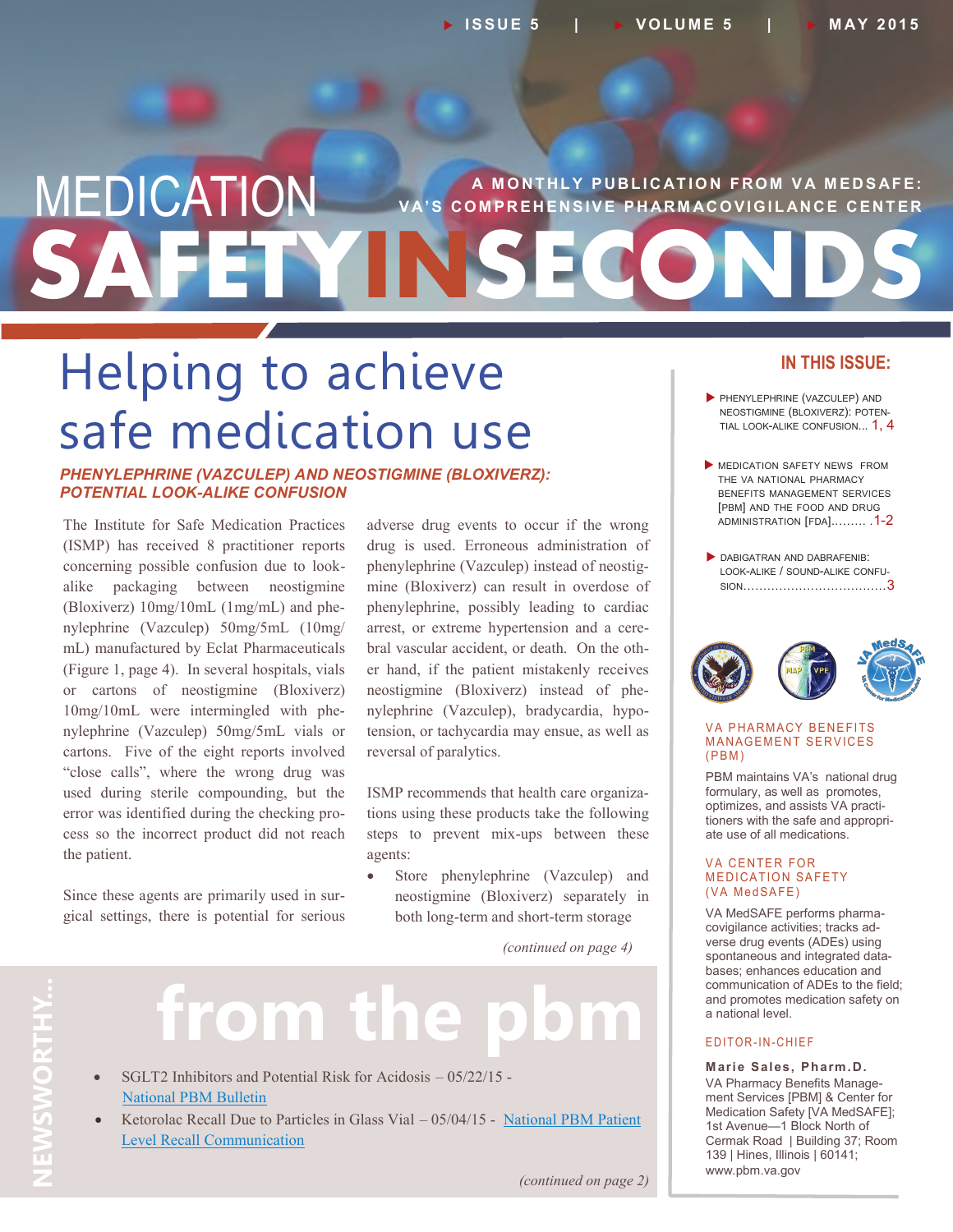## from the fda *continued from page 1)*

#### **INFECTIOUS DISEASE**

[FDA cautions about dose confusion and medication errors for antibacterial drug Zerbaxa \(ceftolozane and tazo](http://www.fda.gov/Drugs/DrugSafety/ucm445919.htm)[bactam\)](http://www.fda.gov/Drugs/DrugSafety/ucm445919.htm)

#### 5/20/2015

Seven cases of medication errors for Zerbaxa (ceftolozane and tazobactam) have been reported to the FDA since its approval in December 2014. These errors involved incorrect doses due to confusion about the drug strength displayed on the vial and carton labeling since the initially approved vial label reflected each individual active ingredient (e.g. 1  $g/0.5 g$ ) (Figure 1); however, the product is dosed based on the sum of these ingredients (e.g. 1.5 g). In all cases, a provider prescribed a total dose of either 1.5 grams or 3 grams (representing the sum of the two ingredients) but the dose to be administered was calculated based on the amount of ceftolozane in the Zerbaxa vial (listed as 1 gram), resulting in a 50% overdose. Four of the seven reported cases resulted in an actual error where the patient did receive a wrong dose, although no adverse events were reported. In the other three cases, pharmacists identified the error before the drug was administered to the patients. To prevent future medication errors, the strength on the drug labeling has been revised to reflect the sum of the two active ingredients: 1.5 grams equivalent to ceftolozane 1 gram and tazobactam 0.5 gram (Figure 2).

See package in for dosage instructions. Storage: 2-8" 136-46°FJ. Pro vial from light Dist. by: Cubist Pharmaceutica

| NDC 67919-030-01 | Rxonly |                                                                         |
|------------------|--------|-------------------------------------------------------------------------|
|                  |        |                                                                         |
|                  |        |                                                                         |
|                  |        |                                                                         |
|                  |        |                                                                         |
|                  |        | 8                                                                       |
| Single-use vial  |        |                                                                         |
|                  |        | Zerbaxa <sup>**</sup><br>$1g/0.5g$ per vial<br>For Intravenous Infusion |

See package insert for dosage instructions. Storage: 2-8°C (36-46°F). Protect vial from light. Dist. by: Cubist Pharmaceuticals U.S.



*Figure 1. Initial approved label led to dosing confusion as the drug strength is displayed for each individual active ingredient instead of as a sum of the ingredients as in other approved beta-lactam/beta-lactamases antibacterial drug products.* 

*Figure 2. Revised label now lists drug strength as a sum of the active ingredients.* 

#### **ENDOCRINOLOGY**

#### [FDA warns that SGLT2 inhibitors for diabetes may result in high anion gap metabolic acidosis](http://www.fda.gov/Drugs/DrugSafety/ucm446845.htm)  5/15/2015

FDA is investigating postmarketing reports of sodium-glucose cotransporter-2 (SGLT2) inhibitor use and potential development of a high anion gap metabolic acidosis accompanied by elevation in urine or serum ketones and will determine if changes are needed in the labeling for this class of drugs. For more details, please see the [National PBM Bulletin](http://www.pbm.va.gov/PBM/vacenterformedicationsafety/nationalpbmbulletin/SGLT2_Inhibitors_and_Potential_Risk_for_Acidosis_NATIONAL_PBM_BULLETIN.pdf) issued this month. FDA recommends that health care providers:

- Be aware of the possible development of a high anion gap metabolic acidosis accompanied by elevation in urine or serum ketones associated with the use of SGLT2 inhibitors, even if glucose levels are not very high as is typical for DKA.
- Evaluate any presence of acidosis, including ketoacidosis, for appropriate action:
	- discontinue SGLT2 inhibitors if acidosis is confirmed;
	- correct the acidosis and monitor glucose levels;
	- treat and correct factors that may have precipitated or contributed to the metabolic acidosis.
- Educate patients and caregivers of the signs and symptoms of metabolic acidosis, such as tachypnea or hyperventilation, anorexia, abdominal pain, nausea, vomiting, lethargy, or mental status changes, and instruct them to seek medical attention immediately if these symptoms occur.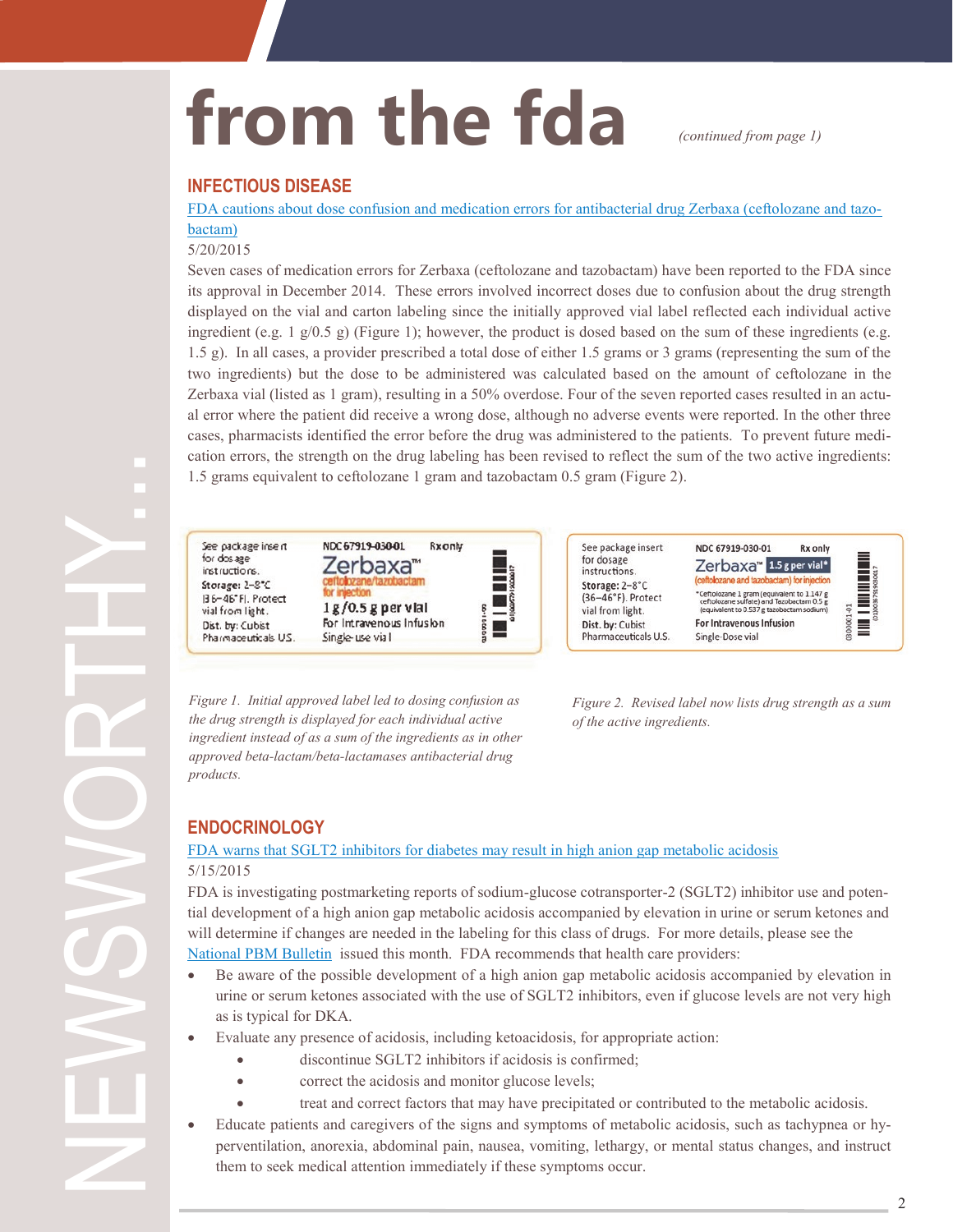### Getting the most from our safety surveillance

#### *DABIGATRAN AND DABRAFENIB: LOOK-ALIKE / SOUND-ALIKE CONFUSION*

One local medical center reported look-alike/sound-alike (LA/ SA) confusion between dabigatran, an oral anticoagulant, and dabrafenib, an oral chemotherapeutic agent. A provider entered a non-formulary consult for the anticoagulant DABIGATRAN 150MG CAP twice daily, which was approved. However, when the corresponding medication order was entered, another medication, DABRAFENIB 75MG CAP-2 caps twice daily, an antineoplastic agent, was selected. Fortunately, the error was caught and the patient did not receive the wrong medication.

Contributing factors to the LA/SA confusion include:

- Orthographic and phonetic similarities in names;
- Both have a 150mg selection for dose in the computerized provider order entry system;
- Both agents share similar dosing schedules of 150mg orally taken twice daily.

If the patient mistakenly receives dabrafenib instead of dabigatran, they may not receive adequate anticoagulation, putting them at risk for emboli formation and/or stroke. If the error occurred in the reverse and a patient inadvertently receives dabigatran instead of dabrafenib, they may experience suboptimal response rates for treating their unresectable and/or metastatic melanoma while the potential for bleeding events may increase in at-risk patients.

This local site has explored potential drug file changes to help prevent future LA/SA confusion with this drug pair. Actions

| Outpatient Medications                                                                                                                                                                                                                                                                                                                                                                                                                                                                                                                                                                                                                           |      |
|--------------------------------------------------------------------------------------------------------------------------------------------------------------------------------------------------------------------------------------------------------------------------------------------------------------------------------------------------------------------------------------------------------------------------------------------------------------------------------------------------------------------------------------------------------------------------------------------------------------------------------------------------|------|
| DAB                                                                                                                                                                                                                                                                                                                                                                                                                                                                                                                                                                                                                                              |      |
| EFFEXOR SR<br><b>EFFEXOR</b><br>SERTRALINE 25MG OD<br>LORTABONCE TESTING                                                                                                                                                                                                                                                                                                                                                                                                                                                                                                                                                                         |      |
| DABIGATRAN (RESTRICTED) CAP ORAL<br>dabtAFENIB <dabrafenib ""n="" cap.oral="" f"=""> NF<br/>DABRAFENIB ""N/F" CAP ORAL NF<br/>DACOGEN <decitabine "n="" f"="" injlyphl=""> NF<br/>DAKIN'S (1/4 STRENGTH 0 125%) <sodium 0="" 125%="" hypochlorite="" soln="" top=""><br/>DAKIN'S (FULL STRENGTH 0.5%) <sodium (full="" 0.5%="" hypochlorite="" soln="" strength)="" top=""><br/>DAKIN'S (HALF STRENGTH 025%) (SODIUM HYPOCHLORITE 025% (HALF STRENGT) SOLN TOP&gt;<br/>DALFAMPRIDINE ""N/F" TAB SA NF</sodium></sodium></decitabine></dabrafenib>                                                                                                |      |
| DALIRESP «ROFLUMILAST ""N/F" TAB> NF<br>DALTEPARIN (THERAPY LENGTH RESTRICTED) INJ.SOLN.<br>DANAZOL CAP ORAL<br>DANDRUFF SHAMPOO <selenium 1%="" shampoo=""><br/>DANOCRINE <danazol cap="" oral=""><br/>DANTRIUM «DANTROLENE CAP ORAL»<br/>DANTRIUM «DANTROLENE INJ.SOLN»<br/>DANTROLENE CAP ORAL<br/><b>DANTROLENE IN LSOLN</b><br/>DAPSONE TAB<br/>DARAPRIM «PYRIMETHAMINE TAB»<br/>DARBEPOETIN ALFA ALBUMIN-FREE (RESTRICT) INJ.SOLN.<br/><b>DARUNAVIR TAB</b><br/>DASABUVIR/OMBITASVIR/PARITAPREVIR/RITON TAB<br/>DASATINIB "N/F" TAB NF<br/>DAVOL <opsite #7740100="" cap="" inj=""><br/>DAVOL URINE 4150 BAG</opsite></danazol></selenium> | E    |
| DAYPRO <gxaprozin ""n="" f"="" taboral=""> NF<br/><b>NNAVA ANDOIANNOCODIAMICATAD . NO</b></gxaprozin>                                                                                                                                                                                                                                                                                                                                                                                                                                                                                                                                            |      |
|                                                                                                                                                                                                                                                                                                                                                                                                                                                                                                                                                                                                                                                  | DK.  |
|                                                                                                                                                                                                                                                                                                                                                                                                                                                                                                                                                                                                                                                  | Quit |

*Figure 1. Mixed case (tallMAN) lettering for dabrafenib was implemented at one local facility to help prevent LA/SA confusion between dabrafenib and dabigatran while ordering in the computerized provider order entry system.*

taken on drug order selection alerts include:

- Using mixed case (tallMAN) lettering for Pharmacy Orderable item DABRAFENIB (Figure 1);
- Adding a short descriptor (less than 74 characters) cautioning of Look-Alike/Sound-Alike potential in blue text (Display Restrictions/Guidelines) to DABRAFENIB (Figure 2);
- Quantity Dispensed message also contains a caution to confirm drug selection (Figure 2).

Additional recommendations include:

- Consider duplicating the mixed case (tallMAN) lettering and orderable item text alert to a LA/SA warning for dabigatran as well in the event that the error takes place in reverse.
- Consider adding a default indication for each of the drugs to further distinguish between the two agents.
- In addition, pharmacy should review their stock and ensure that a method is in place to distinguish between the two agents in order to avoid potential look-alike confusion (i.e., warning stickers/labels, separate product placement on shelves).

#### **REFERENCES:**

- 1. Local site report.
- 2. Pradaxa® (dabigatran) product package insert. Ridgefield, CT: Boehringer Ingelheim Pharmaceuticals, Inc.; January 2015.
- 3. Tafinlar® (dabrafenib) product package insert. Research Triangle Park, NC: GlaxoSmithKline; January 2014.

| DABRAFENIB ""N/F" CAP ORAL                                                                                               | NF                                                                                                           |                          |                 | Change               |
|--------------------------------------------------------------------------------------------------------------------------|--------------------------------------------------------------------------------------------------------------|--------------------------|-----------------|----------------------|
|                                                                                                                          | "CAUTION: Look-Alike/Sound-Alike Drug" "CONFIRM SELECTION"                                                   |                          |                 |                      |
| Dosage                                                                                                                   | Complex                                                                                                      | Route                    | Schedule        |                      |
| <b>IMG</b>                                                                                                               |                                                                                                              | <b>ORAL</b>              | <b>BID</b>      | PRN                  |
| <b>SOME</b>                                                                                                              | <b>INF</b><br>28.932T                                                                                        | DRAI                     | <b>5X DAILY</b> | ۰                    |
| 75MG                                                                                                                     | 45.5903<br>NF                                                                                                |                          | <b>6X DAILY</b> | E                    |
| 100MG<br>150MG                                                                                                           | NF<br>57.8642<br>NF<br>91.1806                                                                               |                          | AC.<br>AC+HS    |                      |
|                                                                                                                          |                                                                                                              |                          | AS FOLLOWS:     |                      |
|                                                                                                                          |                                                                                                              |                          | AS FOLLOWS_PRN  |                      |
|                                                                                                                          |                                                                                                              |                          | BEFORE CHEMO    |                      |
|                                                                                                                          |                                                                                                              |                          | <b>RID PRN</b>  |                      |
|                                                                                                                          |                                                                                                              |                          |                 |                      |
| $-180$                                                                                                                   | >> Quantity Dispensed: LOOK-ALIKE-SOUND-ALIKE ** CONFIRM DRUG SELECTION** <<<br>- Pick Up<br>$\div$ 0 $\div$ | C Clinic C Mail C Window |                 | Priority             |
|                                                                                                                          |                                                                                                              |                          |                 |                      |
|                                                                                                                          | THE AT LEAST 1 HOUR BEFORE OR 2 HOURS AFTER FOOD                                                             |                          |                 | ROUTINE .            |
|                                                                                                                          |                                                                                                              |                          |                 |                      |
|                                                                                                                          |                                                                                                              |                          |                 |                      |
|                                                                                                                          |                                                                                                              |                          |                 |                      |
|                                                                                                                          | NF/RESTRICTED MED CONSULT REQUIRED (ONE CONSULT GOOD FOR 12 MONTHS)                                          |                          |                 |                      |
|                                                                                                                          |                                                                                                              |                          |                 |                      |
|                                                                                                                          |                                                                                                              |                          |                 |                      |
| Comments:<br>Days Supply Oty (CAP) Refills<br>90<br>Patient Instruction<br>DABRAFENIB ""N/F" CAP ORAL 50MG<br>AFTER FOOD | TAKE 1 CAPSULE BY MOUTH TWICE DAILY - TAKE AT LEAST 1 HOUR BEFORE OR 2 HOURS.                                |                          |                 | Accept Order<br>Quit |

*Figure 2. Blue text (Display Restrictions/Guidelines) at the top of the order screen alerts providers about possible LA/SA confusion between dabrafenib and dabigatran, while a second message in the "Quantity Dispensed" section in the middle of the order screen reiterates the caution.*